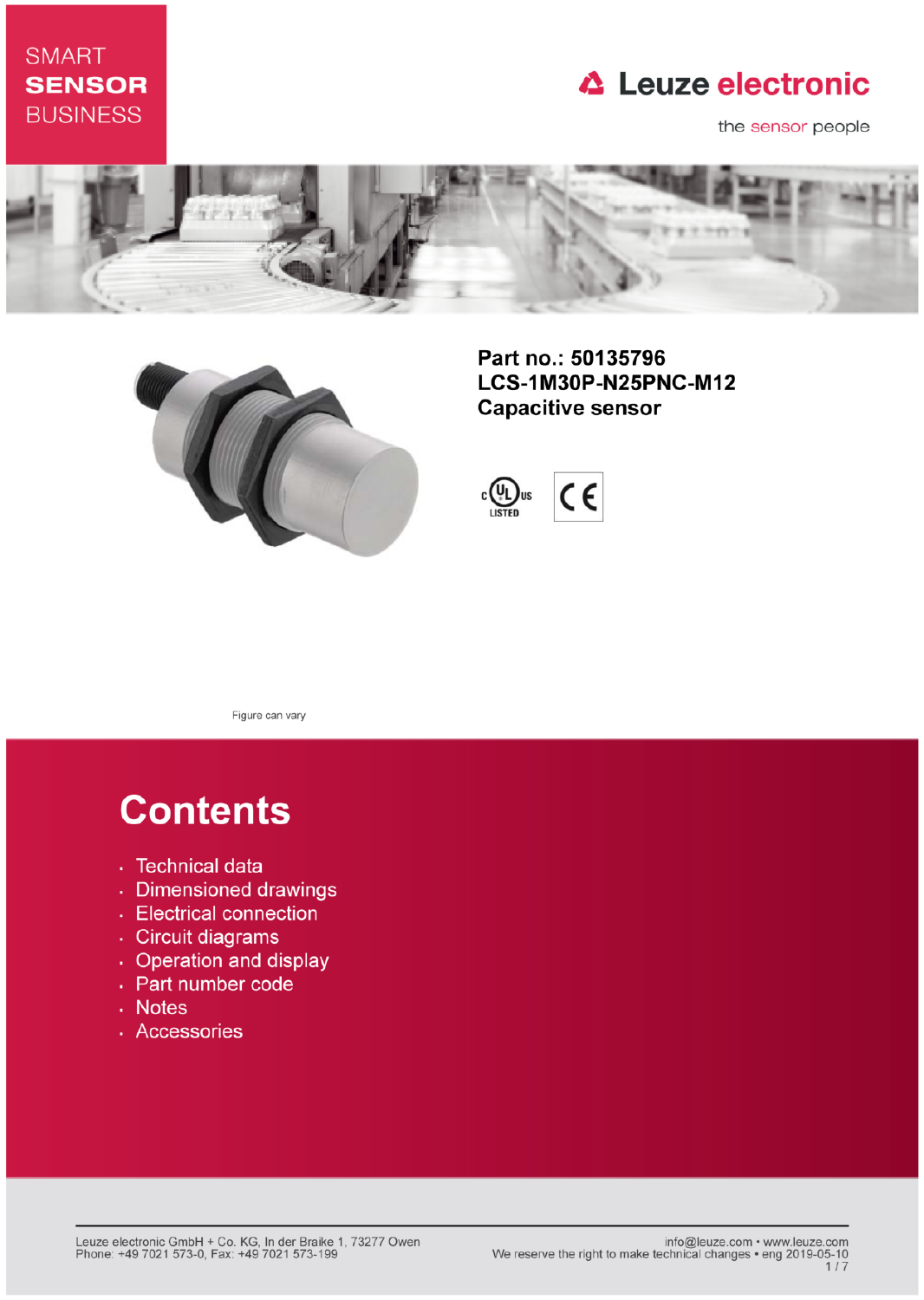### Part no.: 50135796 – LCS-1M30P-N25PNC-M12 – Capacitive sensor

### **Technical data**

| <b>Basic data</b>                    |                                                         |  |  |
|--------------------------------------|---------------------------------------------------------|--|--|
| Series                               | LCS-1                                                   |  |  |
| Switching distance $S_n$<br>$125$ mm |                                                         |  |  |
| Assured switching distance           | 25 mm                                                   |  |  |
|                                      |                                                         |  |  |
| <b>Electrical data</b>               |                                                         |  |  |
| Protective circuit                   | Polarity reversal protection<br>Short circuit protected |  |  |
| <b>Performance data</b>              |                                                         |  |  |
| Supply voltage U <sub>B</sub>        | 10  30 V, DC                                            |  |  |
| Residual ripple                      | 0  10 %, From U <sub>B</sub>                            |  |  |
| Open-circuit current                 | 15 mA                                                   |  |  |
| Temperature drift, max. (in % of Sr) | 20 %                                                    |  |  |
| Repeatability, max. (in % of Sr)     | 2%                                                      |  |  |
| Rated operating current              | 100 mA                                                  |  |  |
| <b>Outputs</b>                       |                                                         |  |  |
| Number of digital switching outputs  | 1 Piece(s)                                              |  |  |
| <b>Switching outputs</b>             |                                                         |  |  |
| <b>Type</b>                          | Digital switching output                                |  |  |
| Voltage type                         | DC                                                      |  |  |
| <b>Switching output 1</b>            |                                                         |  |  |
| Assignment                           | Connection 1, pin 2                                     |  |  |
| Switching element                    | Transistor, PNP                                         |  |  |
| Switching principle                  | NC (normally closed)                                    |  |  |
|                                      |                                                         |  |  |
| <b>Timing</b>                        |                                                         |  |  |
| Switching frequency                  | 100 Hz                                                  |  |  |
|                                      |                                                         |  |  |
| <b>Connection</b>                    |                                                         |  |  |
| Number of connections                | 1 Piece(s)                                              |  |  |
| <b>Connection 1</b>                  |                                                         |  |  |
| Type of connection                   | Connector                                               |  |  |
| Function                             | Signal OUT<br>Voltage supply                            |  |  |
| Thread size                          | M12                                                     |  |  |
| Type                                 | Male                                                    |  |  |
| Material                             | Plastic                                                 |  |  |
| No. of pins                          | 4-pin                                                   |  |  |
| Encoding                             | A-coded                                                 |  |  |
|                                      |                                                         |  |  |
| <b>Mechanical data</b>               |                                                         |  |  |
| Design                               | Cylindrical                                             |  |  |
| Thread size                          | M30 x 1.5 mm                                            |  |  |
| Dimension (Ø x L)                    | 30 mm x 78.5 mm                                         |  |  |
| Type of installation                 | Non-embedded                                            |  |  |
| Housing material                     | Plastic, Polybutylene (PBT)                             |  |  |
| Sensing face material                | Plastic, Polybutylene (PBT)                             |  |  |
| Cover material                       | Plastic, Polybutylene (PBT)/polyamide (PA 12)           |  |  |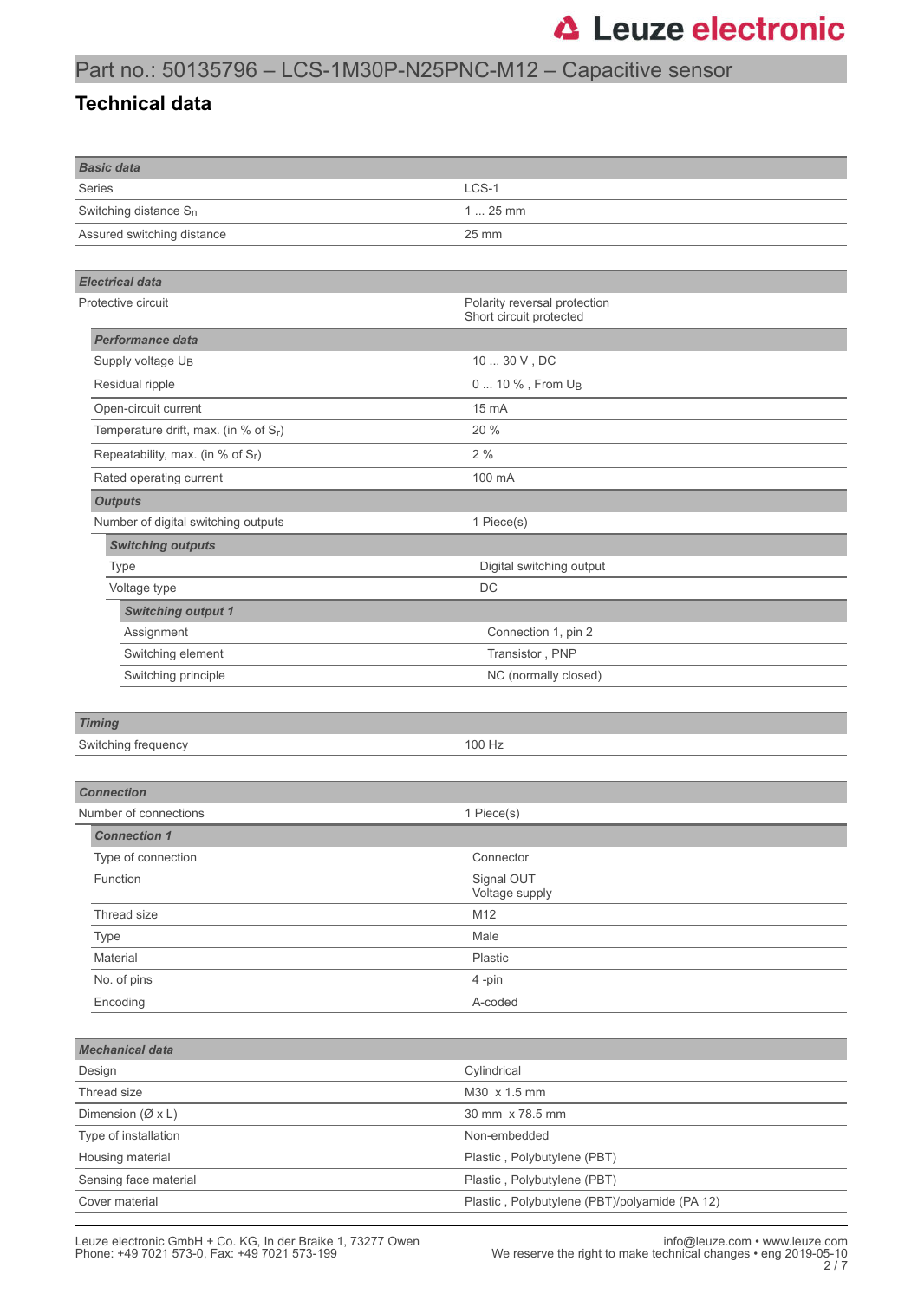## **△ Leuze electronic**

## Part no.: 50135796 – LCS-1M30P-N25PNC-M12 – Capacitive sensor

| Net weight                          | 39 g                               |  |
|-------------------------------------|------------------------------------|--|
|                                     |                                    |  |
| <b>Operation and display</b>        |                                    |  |
| Type of display                     | LED                                |  |
| Number of LEDs                      | 2 Piece(s)                         |  |
| Operational controls                | Multiturn potentiometer (20 turns) |  |
| Function of the operational control | Sensitivity adjustment             |  |
| Switching distance, adjustable      | Yes                                |  |
|                                     |                                    |  |
| <b>Environmental data</b>           |                                    |  |
| Ambient temperature, operation      | -25 $\dots$ 85 °C                  |  |
|                                     |                                    |  |
| <b>Certifications</b>               |                                    |  |
| Degree of protection                | IP 67                              |  |
| Protection class                    | $\  \, \ $                         |  |
| Certifications                      | c UL US                            |  |
| Standards applied                   | IEC 60947-5-2                      |  |
|                                     |                                    |  |
| <b>Correction factors</b>           |                                    |  |
| Acetone                             | 0.75                               |  |
| Acrylic resin                       | 0.10.25                            |  |
| Alcohol                             | 0.85                               |  |
| Ammonia                             | 0.70.85                            |  |
| Aniline                             | 0.4                                |  |
| Gasoline                            | 0.1                                |  |
| Celluloid                           | 0.15                               |  |
| Liquid chlorine                     | 0.1                                |  |
| Ebonite                             | 0.15                               |  |
| Epoxy resin                         | 0.150.35                           |  |
| Crude oil                           | 0.05                               |  |
| Ethanol                             | 0.85                               |  |
| Ethylene glycol                     | 0.93                               |  |
| Freon R22 and 502 (liquid)          | 0.35                               |  |
| Grain                               | $0.15\,\ldots\,0.3$                |  |
| Glass                               | $0.2\,\ldots\,0.55$                |  |
| Glycerin                            | 0.98                               |  |
| Rubber                              | 0.150.9                            |  |
| Wood, wet                           | $0.6\,\ldots\,0.85$                |  |
| Wood, dry                           | 0.1  0.4                           |  |
| Carbon dioxide                      | 0                                  |  |
| Air                                 | 0                                  |  |
| Marble                              | 0.5                                |  |
| Flour                               | 0.05                               |  |
| Melamine resin                      | 0.250.55                           |  |
| Milk powder                         | 0.2                                |  |
| Nylon                               | $0.2\,\ldots\,0.3$                 |  |
| Oil-containing paper                | 0.25                               |  |
| Paper                               | 0.1                                |  |
| Polyamide                           | $0.3\,$                            |  |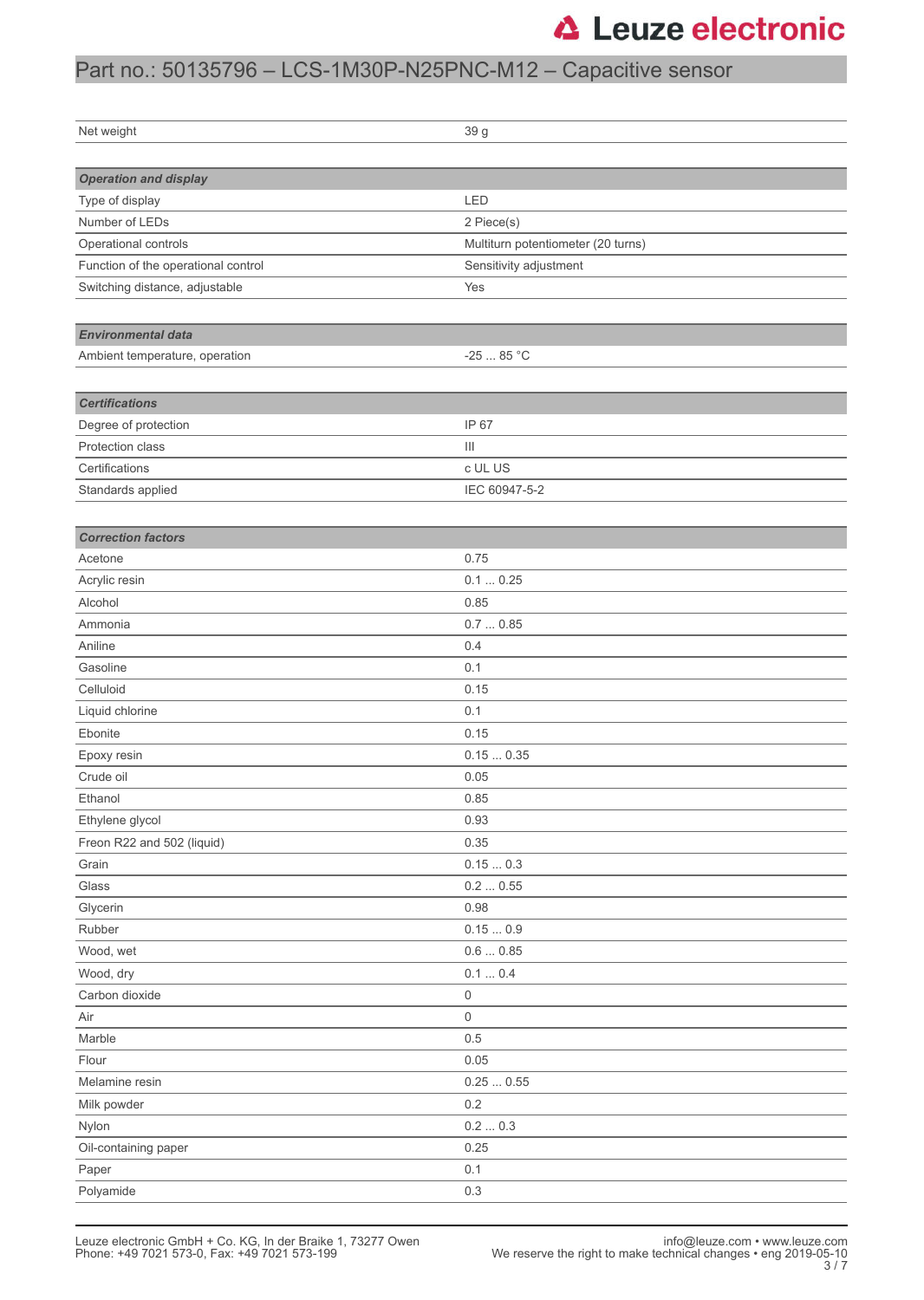## **△ Leuze electronic**

## Part no.: 50135796 – LCS-1M30P-N25PNC-M12 – Capacitive sensor

| Polyester resin | 0.150.5 |
|-----------------|---------|
| Pressboard      | 0.10.3  |
| PTFE            | 0.1     |
| Quartz glass    | 0.2     |
| Salt            | 0.35    |
| Sand            | 0.150.3 |
| Water           |         |
| Cement dust     | 0.25    |
| Sugar           | 0.15    |

| <b>Classification</b> |          |  |
|-----------------------|----------|--|
| Customs tariff number | 85365019 |  |
| eCl@ss 8.0            | 27270102 |  |
| eCl@ss 9.0            | 27270102 |  |
| <b>ETIM 5.0</b>       | EC002715 |  |
| ETIM 6.0              | EC002715 |  |

#### **Dimensioned drawings**

All dimensions in millimeters



1 Active surface

- 2 Housing
- 3 Cover
- 4 Potentiometer
- 5 Green LED, operating voltage display
- 6 Yellow LED, function indicator



### **Electrical connection**

| <b>Connection 1</b> |           |
|---------------------|-----------|
| Type of connection  | Connector |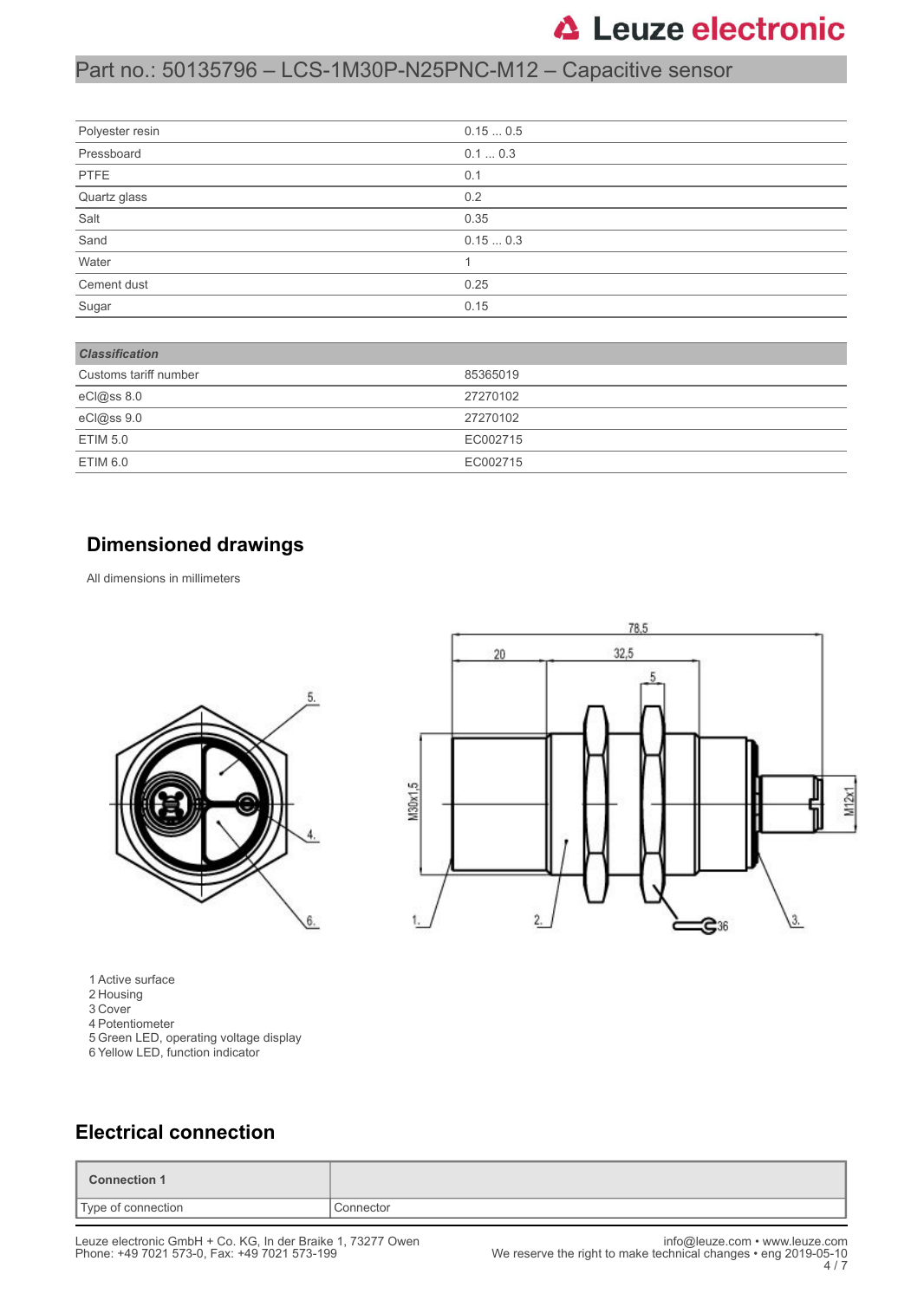## **△ Leuze electronic**

## Part no.: 50135796 – LCS-1M30P-N25PNC-M12 – Capacitive sensor

| <b>Connection 1</b> |                              |  |
|---------------------|------------------------------|--|
| Function            | Signal OUT<br>Voltage supply |  |
| Thread size         | M <sub>12</sub>              |  |
| Type                | Male                         |  |
| Material            | Plastic                      |  |
| No. of pins         | $4$ -pin                     |  |
| Encoding            | A-coded                      |  |

| Pin | Pin assignment | <b>Conductor color</b> |
|-----|----------------|------------------------|
|     | $+1030$ V DC   | <b>Brown</b>           |
|     | n.c.           |                        |
| 3   | <b>GND</b>     | <b>Blue</b>            |
|     | JUT            | <b>Black</b>           |



### **Circuit diagrams**



## **Operation and display**

#### LEDs

| LED | <b>Display</b>           | <b>Meaning</b>                   |
|-----|--------------------------|----------------------------------|
|     | Green, continuous light  | l Readv                          |
| 12  | Yellow, continuous light | Switching output/switching state |

### **Part number code**

Part designation: **LCS-ABBBC-DDDEFF-GHHHIJJJ KK**

| <b>ILCS</b> | Operating principle:<br>LCS: capacitive sensor                                                                                                                                                                                                                   |
|-------------|------------------------------------------------------------------------------------------------------------------------------------------------------------------------------------------------------------------------------------------------------------------|
| ΙA          | Series:<br>1: series 1 "Extended"<br>2: series 2 "Advanced"                                                                                                                                                                                                      |
| l BBB       | Design:<br>M12: series with M12 x 1 external thread<br>M <sub>18</sub> : series with M <sub>18</sub> x 1 external thread<br>M30: series with M30 x 1.5 external thread<br>Q40: series in cubic design, length 40 mm<br>Q54: series in cubic design, length 54 mm |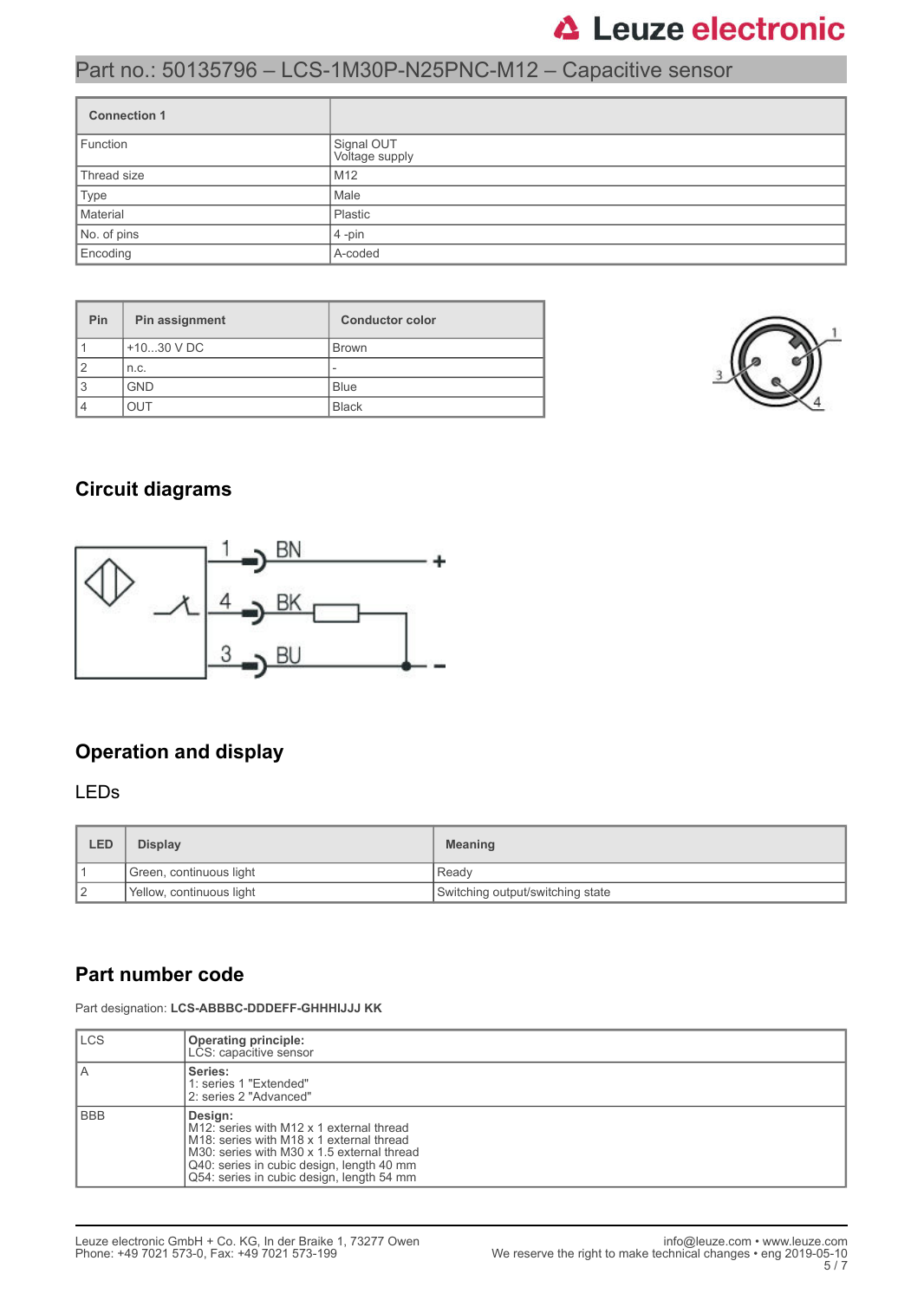## Part no.: 50135796 – LCS-1M30P-N25PNC-M12 – Capacitive sensor

| С          | <b>Housing material:</b><br>B: brass<br>M: metal<br>P: plastic/PBT<br>T: PTFE                                                                                                                                                                                                                                                                                                                                                                                                                                                                                                                                                                                                                                                                                                                                               |  |  |
|------------|-----------------------------------------------------------------------------------------------------------------------------------------------------------------------------------------------------------------------------------------------------------------------------------------------------------------------------------------------------------------------------------------------------------------------------------------------------------------------------------------------------------------------------------------------------------------------------------------------------------------------------------------------------------------------------------------------------------------------------------------------------------------------------------------------------------------------------|--|--|
| <b>DDD</b> | Measurement range / type of installation:<br>F03: typ. range limit 3.0 mm / embedded installation<br>F04: typ. range limit 4.0 mm / embedded installation<br>F05: typ. range limit 5.0 mm / embedded installation<br>F06: typ. range limit 6.0 mm / embedded installation<br>F08: typ. range limit 8.0 mm / embedded installation<br>F10: typ. range limit 10.0 mm / embedded installation<br>F15: typ. range limit 15.0 mm / embedded installation<br>F20: typ. range limit 20.0 mm / embedded installation<br>N06: typ. range limit 6.0 mm / non-embedded installation<br>N08: typ. range limit 8.0 mm / non-embedded installation<br>N15: typ. range limit 15.0 mm / non-embedded installation<br>N25: typ. range limit 25.0 mm / non-embedded installation<br>N30: typ. range limit 30.0 mm / non-embedded installation |  |  |
| E          | <b>Output function:</b><br>B: NC and NO contact<br>N: NPN<br>P:PNP                                                                                                                                                                                                                                                                                                                                                                                                                                                                                                                                                                                                                                                                                                                                                          |  |  |
| FF.        | Switching:<br>NC: normally closed contact<br>NO: normally open contact<br>NP: programmable                                                                                                                                                                                                                                                                                                                                                                                                                                                                                                                                                                                                                                                                                                                                  |  |  |
| G          | <b>Connection cable:</b><br>$K:$ cable<br>$n/a$ : no cable                                                                                                                                                                                                                                                                                                                                                                                                                                                                                                                                                                                                                                                                                                                                                                  |  |  |
| <b>HHH</b> | Cable length:<br>020: length 2,000 mm<br>003: length 300 mm<br>$n/a$ : no cable                                                                                                                                                                                                                                                                                                                                                                                                                                                                                                                                                                                                                                                                                                                                             |  |  |
|            | Cable material:<br>P: PUR<br>T: PTFE<br>V: PVC                                                                                                                                                                                                                                                                                                                                                                                                                                                                                                                                                                                                                                                                                                                                                                              |  |  |
| JJJ        | <b>Electrical connection:</b><br>M08: M8 connector, 3-pin<br>M12: M12 connector, 4-pin (plug)                                                                                                                                                                                                                                                                                                                                                                                                                                                                                                                                                                                                                                                                                                                               |  |  |
| <b>KK</b>  | <b>Special equipment:</b><br>L: IO-Link interface<br>T: teach-in<br>n/a: no special equipment                                                                                                                                                                                                                                                                                                                                                                                                                                                                                                                                                                                                                                                                                                                               |  |  |

#### **Note**

A list with all available device types can be found on the Leuze electronic website at www.leuze.com.

#### **Notes**

**Observe intended use!**

• This product is not a safety sensor and is not intended as personnel protection.

• The product may only be put into operation by competent persons.

• Only use the product in accordance with its intended use.